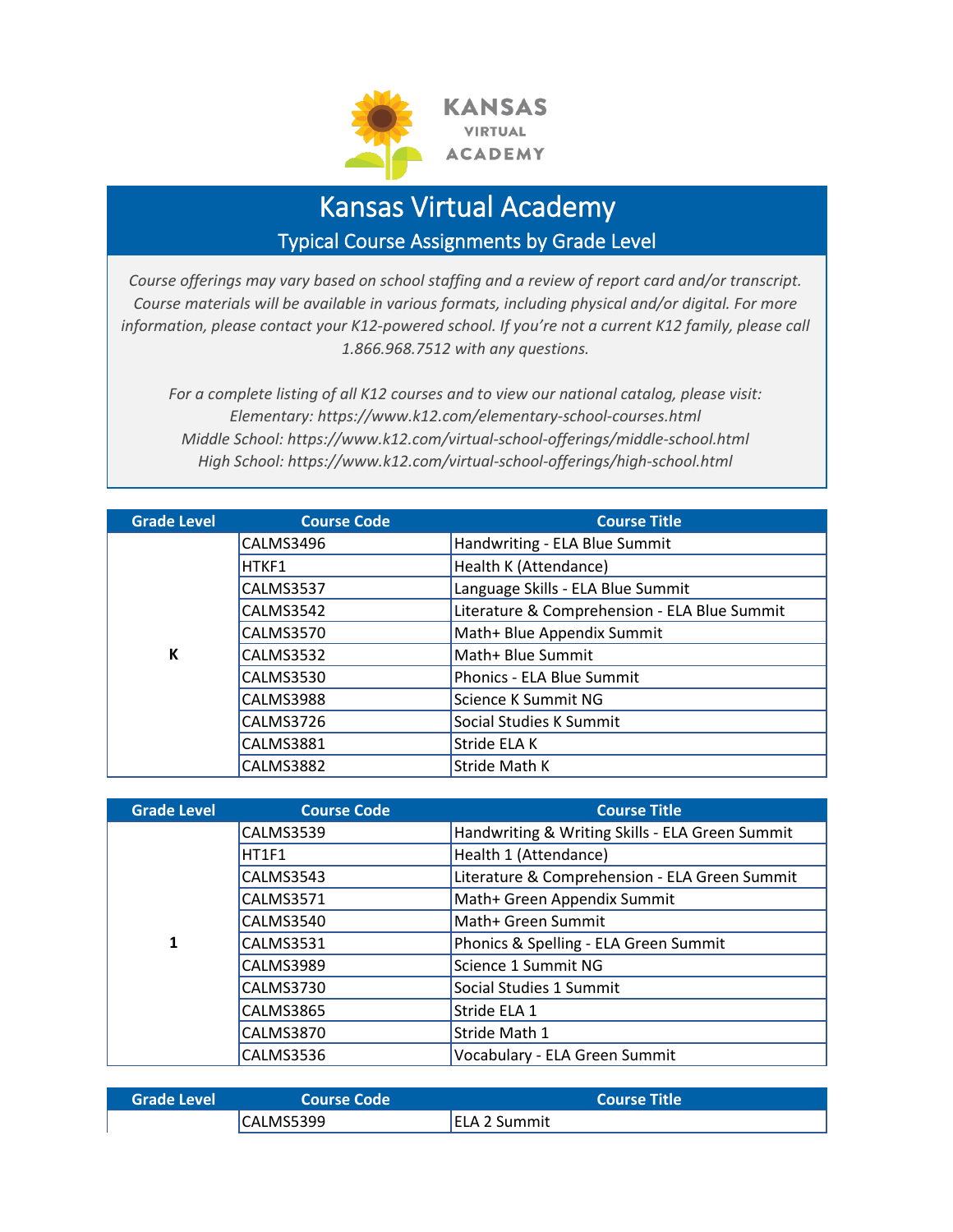|                | HT2F1            | Health 2 (Attendance)            |
|----------------|------------------|----------------------------------|
|                | CALMS5368        | Math 2 Summit                    |
| $\overline{2}$ | CALMS3996        | Science 2 Summit NG              |
|                | CALMS5912        | Social Studies Grade 2 Summit ED |
|                | CALMS3866        | Stride ELA 2                     |
|                | <b>CALMS3871</b> | Stride Math 2                    |

| <b>Grade Level</b> | <b>Course Code</b> | <b>Course Title</b>              |
|--------------------|--------------------|----------------------------------|
|                    | CALMS3648          | <b>ELA 3 Summit</b>              |
|                    | CALMS5692          | <b>Health 3 Summit ED</b>        |
|                    | <b>CALMS3610</b>   | Math 3 Summit                    |
| 3                  | CALMS5457          | Science 3 Summit NGE2            |
|                    | CALMS5950          | Social Studies Grade 3 Summit ED |
|                    | <b>CALMS3867</b>   | Stride ELA 3                     |
|                    | <b>CALMS3872</b>   | Stride Math 3                    |
|                    | CALMS3877          | Stride Science 3                 |

| <b>Grade Level</b> | <b>Course Code</b> | <b>Course Title</b>             |
|--------------------|--------------------|---------------------------------|
| 4                  | CALMS6034          | American Studies 4 Summit ED KS |
|                    | CALMS4959          | <b>ELA 4 Summit KS</b>          |
|                    | CALMS5693          | Health 4 Summit ED              |
|                    | CALMS3612          | Math 4 Summit                   |
|                    | CALMS5458          | Science 4 Summit NGE2           |
|                    | CALMS3868          | Stride ELA 4                    |
|                    | <b>CALMS3873</b>   | Stride Math 4                   |
|                    | <b>CALMS3878</b>   | Stride Science 4                |

| <b>Grade Level</b> | <b>Course Code</b> | <b>Course Title</b>                  |
|--------------------|--------------------|--------------------------------------|
| 5                  | CALMS2629          | <b>Early American History Summit</b> |
|                    | CALMS3652          | <b>ELA 5 Summit</b>                  |
|                    | <b>CALMS5608</b>   | Health 5 Summit ED                   |
|                    | CALMS4983          | Math 5 Summit KS                     |
|                    | <b>CALMS5459</b>   | Science 5 Summit NGE2                |
|                    | <b>CALMS3869</b>   | Stride ELA 5                         |
|                    | CALMS3874          | Stride Math 5                        |
|                    | <b>CALMS3879</b>   | Stride Science 5                     |

| <b>Grade Level</b> | <b>Course Code</b>   | <b>Course Title</b>                    |
|--------------------|----------------------|----------------------------------------|
|                    | D-ENG-06AE3-KN       | <b>ENG06AE3 Summit Language Arts 6</b> |
|                    | D-ENG-06BE3-KN       | <b>ENG06BE3 Summit Language Arts 6</b> |
|                    | D-ENG-SPLSTRIDMSV2-K | <b>ENG-SPL Stride ELA 6</b>            |
| 6                  | D-HLT-06DE2-KN       | HLT06DE2 Summit Health 6               |
|                    | D-HST-07AV1-K        | HST07A Summit World History I          |
|                    | D-HST-07BV1-K        | HST07B Summit World History I          |
|                    | D-MTH-06AE3-K        | MTH06AE3 Summit Math                   |
|                    | D-MTH-06BE3-K        | MTH06BE3 Summit Math 6                 |
|                    | D-MTH-SPLSTRIDMSV2-K | MTH-SPL Stride Math 6                  |